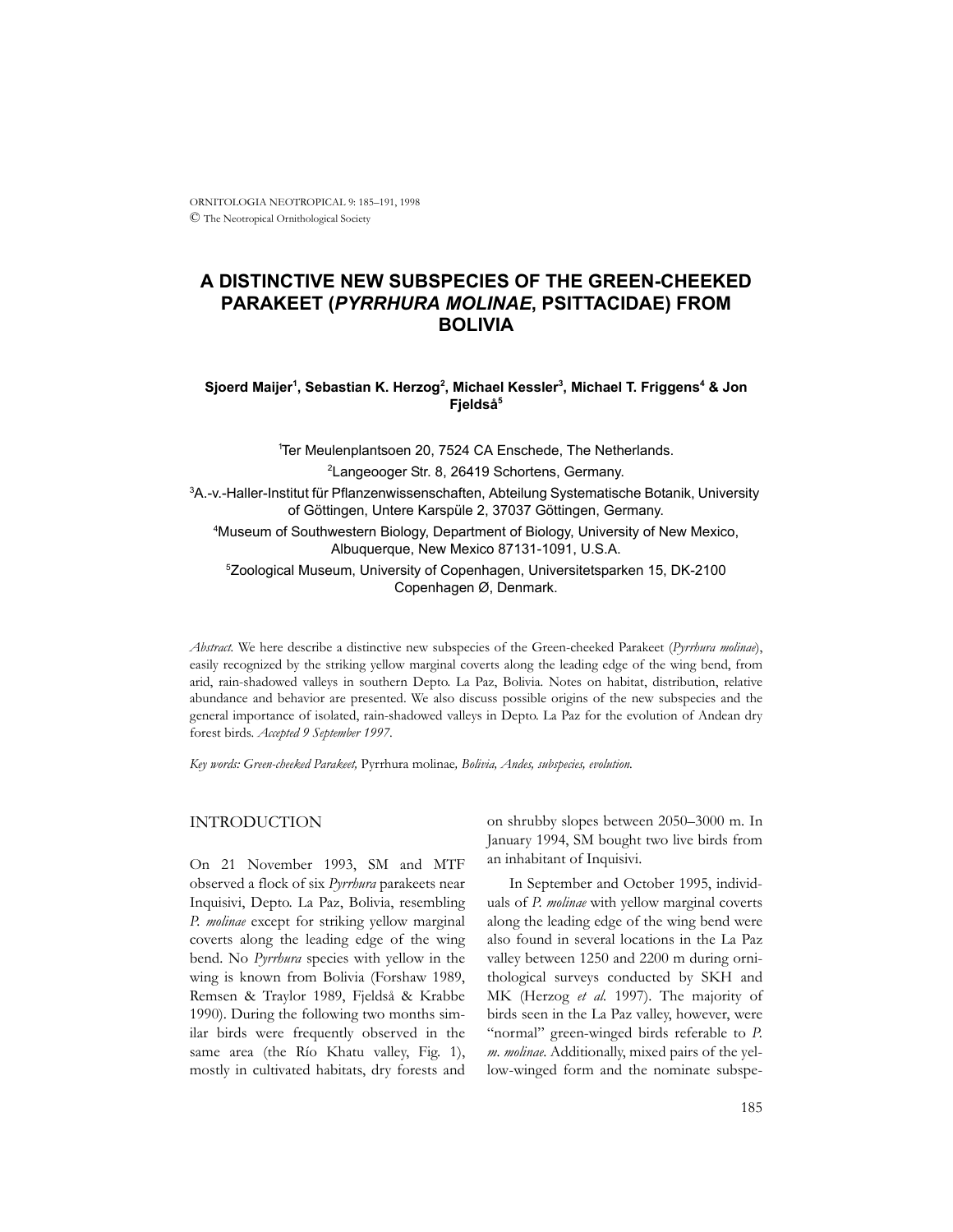MAIJER *ET AL.*



FIG. 1. Distribution of inter-Andean deciduous forest (stippled) and sightings of *Pyrrhura molinae* (circles) in the valleys of southern Depto. La Paz. Small circles represent sightings of < 10 individuals, large circles sightings of > 10 individuals (repeated sightings make exact population estimates difficult). Segments show estimated proportions of local populations of *P. m. flavoptera* (black) and *P. m. molinae* (gray). Open stippling in the upper La Paz valley (lower left) denotes low, degraded deciduous thorn and scrub forest at altitudes above 2500 m where *P. molinae* is not known to occur.

cies were found. We consider this previously undescribed form a subspecies of *P. molinae*, to be called: *Pyrrhura molinae flavoptera* subsp. nov.

*Holotype.* Adult male, No. CBF 2693 of the Colección Boliviana de Fauna (CBF), La Paz. Obtained by SM in January 1994 from an inhabitant of Inquisivi, Prov. Inquisivi, Depto. La Paz, Bolivia. The owner reported to have bought it from a campesino in Sita (16°53'S, 67°07'W, elevation 2550 m), 4 km N Inquisivi on the opposite side of the Río Khatu valley. The specimen was prepared by Claudio Rosales of the CBF. Gonad size c. 2 mm. Blood specimens deposited at the Zoological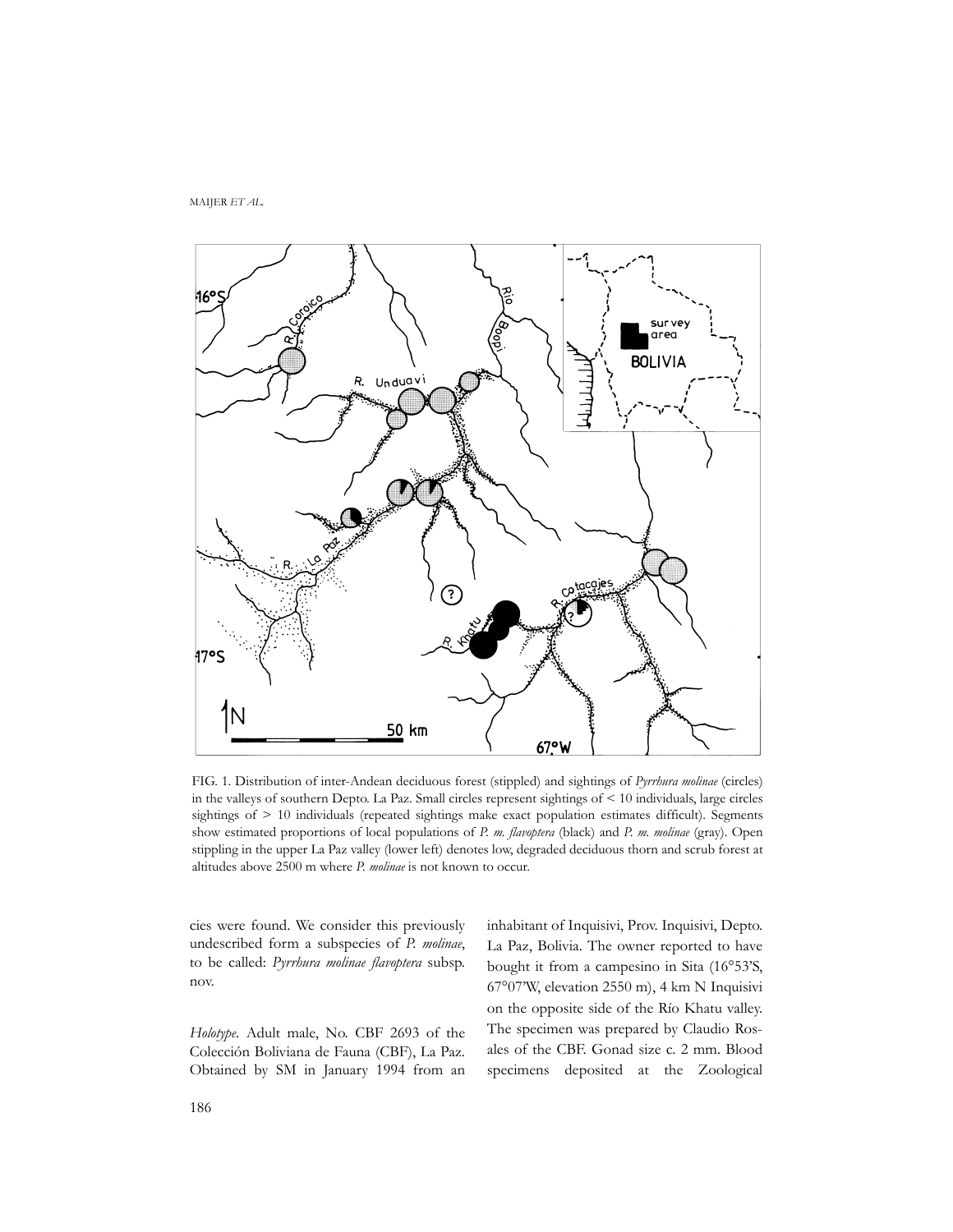Museum, University of Copenhagen, samples SM3-080294 and SM4-080294.

*Paratype.* Adult male, No. CBF 2694 of the Colección Boliviana de Fauna, La Paz. Same data as for the holotype, including size of gonads. Blood specimens deposited at the Zoological Museum, University of Copenhagen, samples SM1-080294 and SM2- 080294.

*Diagnosis.* Resembles other subspecies of *P. molinae* in most respects, but has one distinctive character: a variable number of yellow, salmon-colored, or scarlet feathers along the wing-bend and among the marginal underwing coverts of the wrist region.

The feathers of the crown are bluegreen, but this character is not fully diagnostic as it was also seen in one specimen of *P. m. molinae* from the Yungas of Cochabamba (Louisiana State University Museum of Zoology; J. V. Remsen, pers. comm*.*).

*Description of holotype.* Color names follow Ridgway (1912). Forehead and crown Benzo Brown, all feathers conspicuously edged bluegreen (Terre Verte, towards the nape Gobelin Blue with the lateral feather edges approaching Grass Green). Back Grass Green, upper wing-coverts Grass Green grading to Meadow Green on the greater coverts. Secondaries Dark Viridian Green (but Grass Green along the outer edge). Along the wing-bend, 12 (left) and c. 20 (right) feathers are Light Cadmium more or less broadly tipped scarlet, and a few small coverts along the edge of the thumb are paler yellow, partly Salmon Color and tipped Carmelian Red; the remaining marginal coverts of the wrist region are Capri Blue. Primaries Capri Blue along the outer edge inclining to Ultramarine Blue near the shaft. All remiges Slate Color towards the inner edge. Narrow supercilium, cheeks, earcoverts Grass Green/

Calliste Green. Chin bare, throat and breast Slate-Olive (with a slight glaucous tinge towards the shoulders), most feathers Dark Olive-Buff along the sides and with transverse bars formed by penultimate Olive-Buff zone and deep gray tip; grading to Grass Green sides and Deep Turtle Green lower underparts, the feathers of the belly with Ocher Red centres; vent Dark Green. Tail Claret Brown.

*Measurements of holotype (mm).* Wing (chord) 139, tail 136, culmen from base (at skull) 19, body mass 73 g.

*Description of paratype.* Similar to the previous specimen, but more vivid (Grass Green) feather edges on the posterior crown, and Grass Green hind neck with Chessylite Blue feather centres. The color hue is, in general, more yellowish, back Calliste Green, breast feathers Hair Brown with a yellow wash and the subapical bar Ecru Olive. The scarlet of the wing-bend is continuous with the pale yellow edge of the thumb and with two bluegreen marginal coverts inserted between a Salmon Colored and a yellow feather in the left wing.

*Measurements of paratype (mm).* Wing (chord) 131, tail 134, culmen from base (at skull) 19, body mass 69 g.

*Etymology.* We name this subspecies for its distinctive field mark, the yellow marginal coverts along the leading edge of the wing.

*Habitat and observed distribution*. Birds were found in any available habitat in rain-shadowed valleys at 1250–3000 m. The natural vegetation of these valleys consisted of deciduous and semi-deciduous forest dominated by *Schinopsis haenkeana*, *Schinus* sp., tall cacti (*Cereus* spp., *Samaipaticereus inquisiviensis*), and (in the La Paz valley) *Anadenanthera macrocarpa*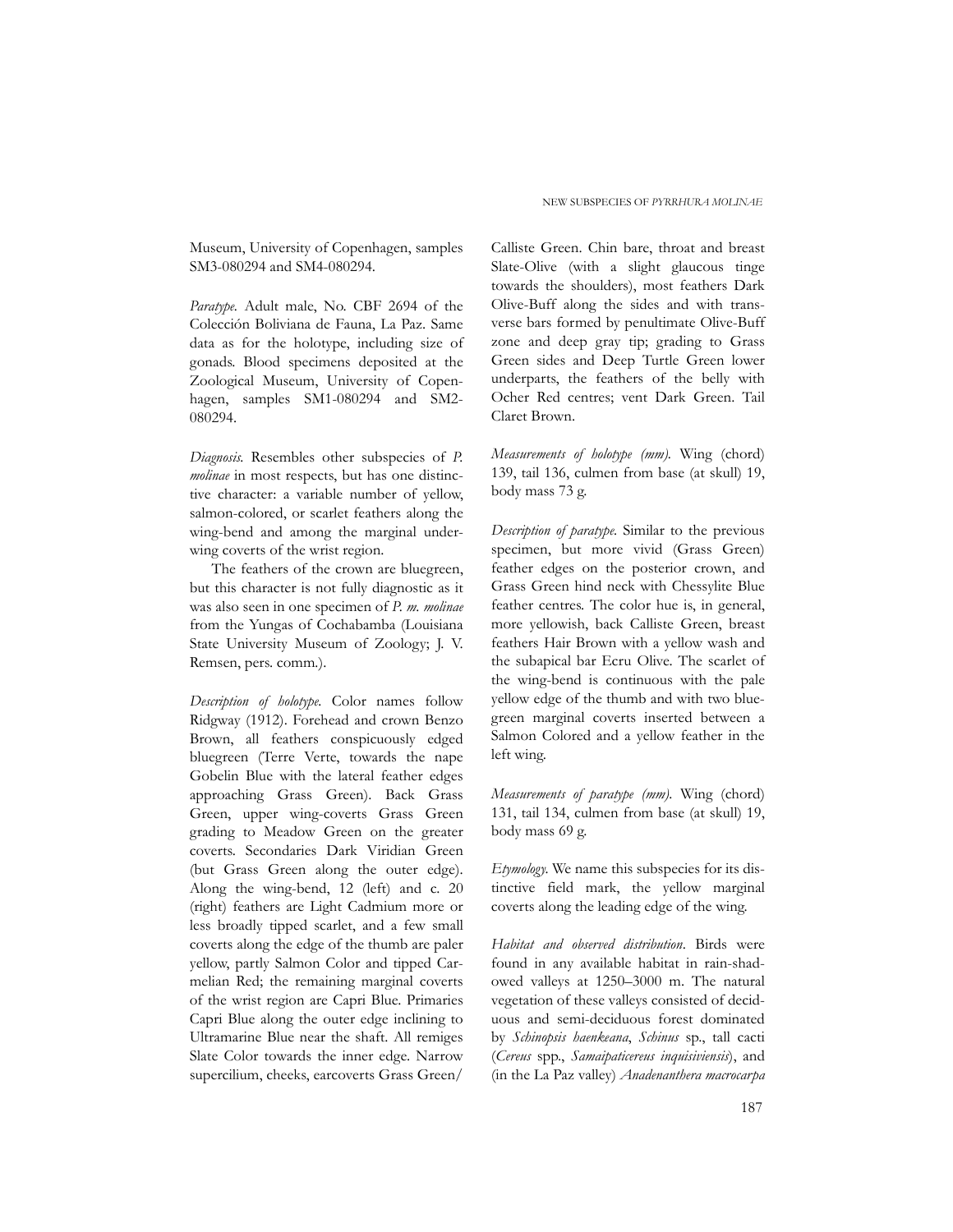#### MAIJER *ET AL.*

and *Acacia* sp. Most forests ranged in height from 5–10 m and were severely degraded by cattle grazing, timber extraction and occasional burning. Much of the area had been degraded to scrubland dominated by *Dodonaea viscosa*. Small patches of evergreen vegetation were found along creeks and rivers (dominated by *Erythrina* sp., *Piper* sp., *Acacia macracantha* and several Compositae), and agricultural fields, orchards and plantations of *Eucalyptus globulus* were scattered throughout the area. Once a group of 6 birds was seen in evergreen humid montane forest at 3000 m, but this clearly is not the preferred habitat of the subspecies.

*P. m. flavoptera* was observed in nearly all localities throughout the Río Khatu valley that we visited, from Quime (16°59'S, 67°13'W) downstream to Inquisivi, at elevations of 2050–3000 m, and at three localities in the Río La Paz valley (4.5 km NNW Miguillas, Prov. Inquisivi, Depto. La Paz, 16°33'S, 67°22'W, 1400–1700 m; Huara/Rancho Cieneguillas, Prov. Sud Yungas, Depto. La Paz, from 16°37'S, 67°28'W to 16°34'S, 67°25'W, 1250–1500 m; 17 km from Huara on the road to Lambate, Prov. Sud Yungas, Depto. La Paz, 16°38'S, 67°34'W, 2200 m). In the Río Khatu valley only this subspecies was observed, whereas in the La Paz valley mixed flocks with *P. m. molinae* were found. Most recently (October 1997), Niels Krabbe (pers. comm*.*) found *P. m. flavoptera* also in the upper Cotacajes valley at Saila Pata (Prov. Ayopaya, Depto. Cochabamba, 16°54' to 55'S, 66°55'W, 2550–2900 m). It is uncertain whether *P. m. molinae* also occurred in this area. On 26 November 1993, SM and MTF observed a group of five *P. molinae* near Licoma (Prov. Inquisivi, Depto. La Paz, 16°48'S, 67°14'W, 2300 m) between the Río Khatu and Río La Paz valleys. These birds probably belonged to the nominate subspecies, but the lack of yellow wing patches could not be determined with certainty.

As areas further E in the lower Cotacajes drainage are inhabited exclusively by the nominate subspecies (see discussion and Fig. 1) and based on the observed habitat requirements of *P. m. flavoptera* we estimate its total range size at 1000-1500 km<sup>2</sup>. Thus, the total population must be small, in the range of a few thousand birds. Because this subspecies seems to cope well with habitat degradation, however, we do not consider it to be under any immediate threat from habitat destruction.

*Relative abundance and variation in flock size and composition.* In the Río Khatu valley (observation period from November 1993 to January 1994, 15–20 September and 18 October 1995), the *flavoptera* morphotype was common and flocks ranged in size from three to nine individuals. The *molinae* morphotype was not found in the Río Khatu valley.

At Miguillas (22–25 September 1995), *P. molinae* was frequently encountered daily, from lone individuals up to groups of five. Individuals of the *flavoptera* type seemed to be less common than the *molinae* type. On 23 September, a single *flavoptera* type bird was seen in the morning and a "mixed pair" of *flavoptera* and *molinae* types was perched near our camp site in the afternoon. On the morning of 24 September, a *flavoptera* type pair and a flock of four, containing at least two *flavoptera* type individuals, were observed.

The species was also common at Huara/ Rancho Cieneguillas (27 September to 2 October 1995), with the majority of individuals referable to the *molinae* morphotype. However, at least one *flavoptera* type bird was seen in a flock of four on 29 September. The following day a pair of *flavoptera* type birds, two *flavoptera* type birds in a group of three and at least one *flavoptera* type in a group of four were seen.

A group of four birds, observed 17 km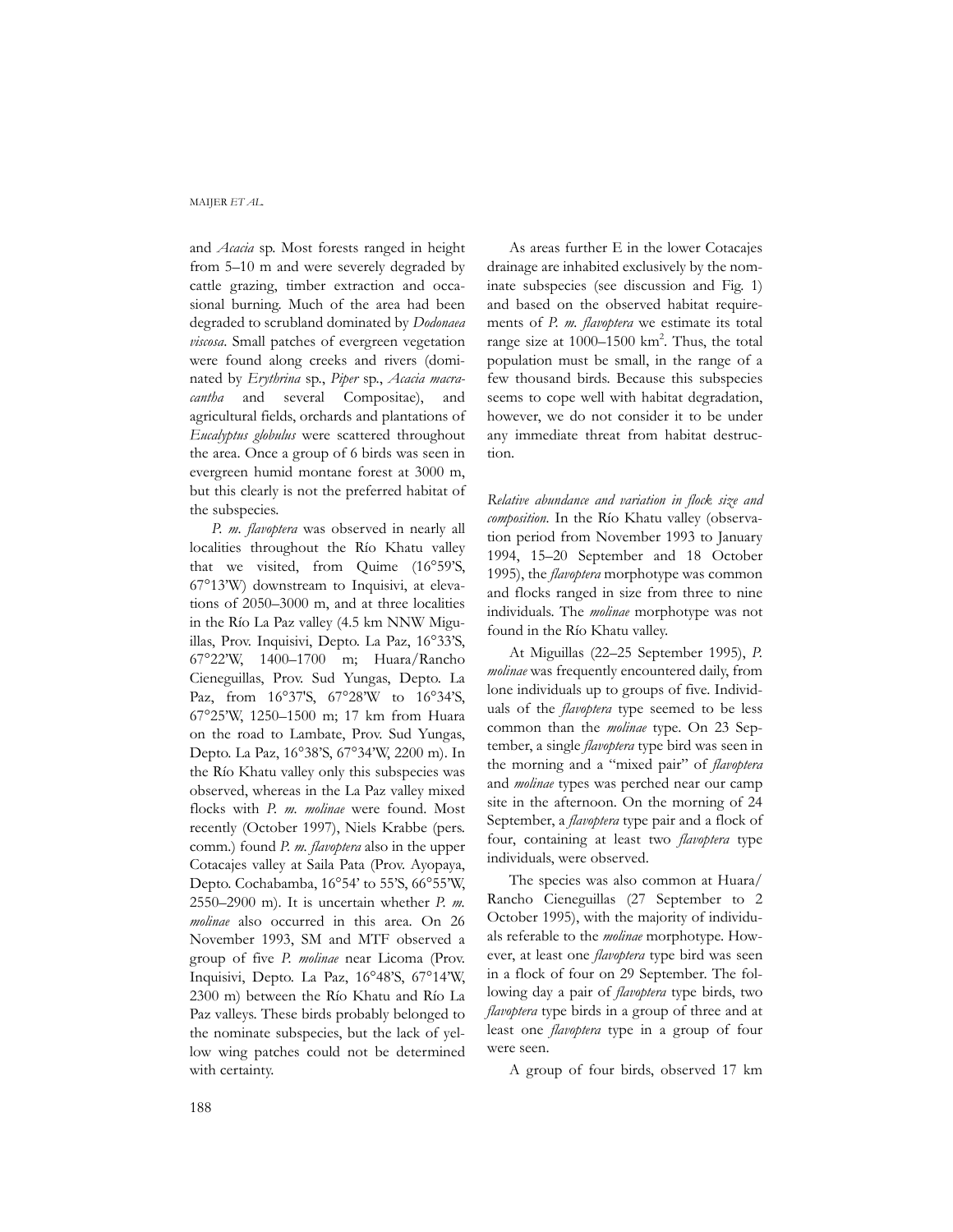from Huara on the road to Lambate (29 September 1995), contained at least one bird of the *flavoptera* type and a possibly intermediate individual with very little yellow in the wing.

At Saila Pata (11–18 October 1997), N. Krabbe (pers. comm*.*) made 14 observations of *P. molinae* (from a single bird to flocks of up to 15) in deciduous forest. Two or three times he saw individuals well enough to determine that they were *flavoptera* type birds, including a flock of seven. The subspecific affinity of the remaining individuals could not be ascertained. Another five observations of *P. molinae* of undetermined subspecific affinity (a pair and flocks of seven and 10) were made in tall *Podocarpus* cloud forest at 3000– 3200 m in the same area. Based on the observed habitat preferences of *P. m. flavoptera* we assume that these birds could represent the *molinae* type.

*General habits and feeding.* In general, the behavior of *P. m. flavoptera* resembled that of the species (Fjeldså & Krabbe 1990, Forshaw 1989). On 13–16 and 25–27 December 1993, SM and MF observed a group of three *P. m. flavoptera* that spent the night on a steep rock face. Every evening the screeching birds arrived just before dusk, then perched together on a small shrub on the rock face for 15–30 minutes while producing peculiar calls (see below). Finally, they would fly the remaining few meters to an overhanging section on the rock face where they disappeared for the night. No signs of breeding were observed, but it seems possible that they nested on the same rock face.

In both the Khatu and La Paz valleys birds were frequently observed feeding on fruits and flowers of *Cassia* sp. (Leguminosae). They were also found feeding in peach orchards in the Inquisivi area. Local people there reported that the parakeets would eat so many ripe peaches that they became too heavy to fly and were easy to catch. At Saila

Pata N. Krabbe (pers. comm.) repeatedly observed birds feeding on the flowers of *Erythrina* sp.

*Vocalizations.* Regrettably, we obtained no tape recordings. To our ears, flight calls of *P. m. flavoptera* sounded much like those of other subspecies of *P. molinae* elsewhere in Bolivia (tape recordings made by SM and SKH in Deptos. La Paz, Cochabamba, Santa Cruz, Chuquisaca and Tarija). An additional call was noted from birds perched on a rock face at dusk (see above). At regular intervals one of them would emit a loud, drawn-out "*kEEEE-eh*".

### DISCUSSION

Given the apparent extent of hybridization and the mixed pairs and flocks observed in the La Paz valley, we consider *P. m. flavoptera* to represent a subspecies of *P. molinae*. In the Cotacajes drainage *P. m. flavoptera* seems to occur primarily in the upper part of the valley system near the headwaters at 2000–3000 m (Fig. 1), whereas *P. m. molinae* occupies a wider elevational range from at least 1500– 3100 m further E and closer to the humid outer slopes of the Bolivian Yungas (near the villages of Cotacajes and Cocapata, Depto. Cochabamba; Fjeldså *et al.* in prep.). *P. m. flavoptera* might also be found below 2000 m in the Cotacajes drainage, but based on surveys in the Cordillera Cocapata (Fjeldså *et al*. in prep.) it is unlikely to occur below 1700 m. Whether the two subspecies are currently intergrading in the Cotacajes drainage remains unknown. In the La Paz valley *P. m. flavoptera* appears to be restricted to elevations above c. 1200 m, where it is outnumbered by *P. m. molinae*. Considering the very small amount of suitable habitat in the upper La Paz valley (above 2200 m), pure *P. m. flavoptera* populations are not likely to exist here.

Due to the present contact between *P. m.*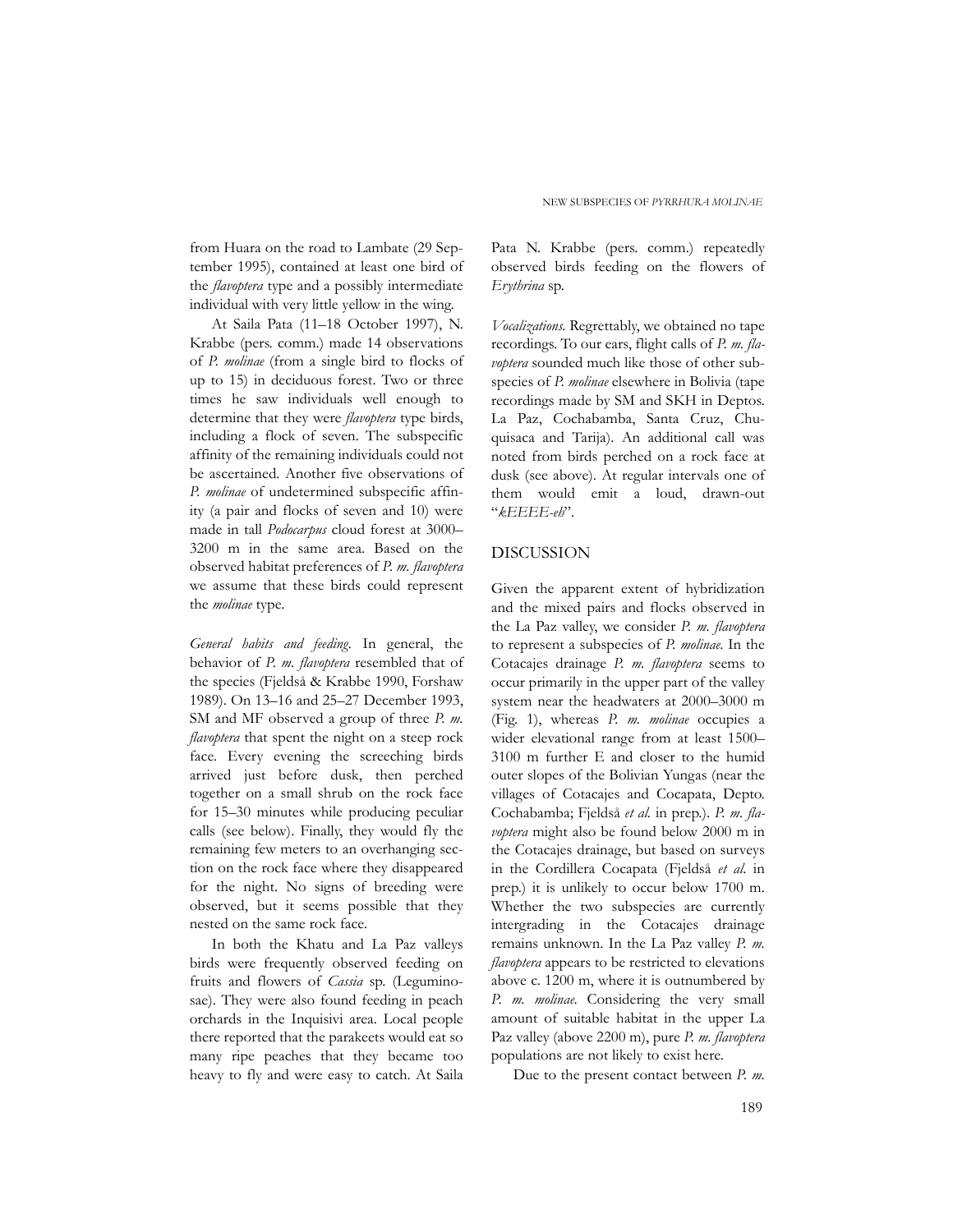#### MAIJER *ET AL.*

*flavoptera* and *P. m. molinae* the conditions under which the former originated are unclear. The exclusive presence of *P. m. flavoptera* in the Río Khatu valley suggests that this subspecies may have evolved there in isolation and later dispersed to the La Paz valley as well as downstream into the Cotacajes valley. Distinctive morphological traits, such as yellow coverts at the wing-bend, may probably be established rapidly because of the small population size. Contrary to what is often thought, inbreeding depression is not necessarily a problem in tiny isolates that have remained small for a long time (e.g., Hauser *et al*. 1994, Templeton & Read 1994). Evolution by isolation in the Cotacajes drainage is further supported by the recent discovery of two other new taxa in the Khatu valley, *Cranioleuca henricae* (Maijer & Fjeldså 1997) and an undescribed subspecies of *Synallaxis frontalis* (SKH and MK, unpubl. data), the latter of which is apparently endemic to the Cotacajes drainage.

The presumed hybridization of *P. m. flavoptera* with *P. m. molinae* raises the question of how such a small population can maintain itself and to what degree genetic exchange exists between the *P. m. flavoptera* populations in the La Paz and Cotacajes drainages. It is possible that hybridization with *P. m. molinae*, especially if induced by man-made habitat changes, might eventually lead to the extinction of *P. m. flavoptera*. On the other hand, considering that both taxa may have been in contact for a longer time period with only limited intergradation, it is conceivable that, in spite of the observed hybridization, the two forms represent essentially separate reproductive and evolutionary populations. In this case, *P. m. flavoptera* would be considered a valid phylogenetic species (sensu Cracraft 1983). A detailed study of the degree of hybridization in the area of overlap is needed to establish the taxonomic and conservation status of *P. m. flavoptera*.

Due to their complex topography and cli-

matic gradients, rain-shadowed valleys of Depto. La Paz form isolated habitat pockets under present-day climatic conditions (Fig. 1). This may have provided favorable conditions for the maintenance of isolated populations of dry forest birds. These processes, however, are still poorly understood. Other species that are more widespread elsewhere and have tiny isolated populations in these valleys include *Upucerthia harterti* (La Paz valley, Herzog *et al*. 1997), *Poospiza boliviana* (La Paz valley, JF, unpubl. data) as well as *Poecilurus scutatus* and *Formicivora melanogaster* (Machariapo valley, Pearman 1993). These populations may not (yet) be morphologically distinctive, however. Similar patterns with a noticeable clumping of localized endemic species have also been found for plants (MK, unpubl. data).

#### ACKNOWLEDGMENTS

We thank Jaime Sarmiento, Claudio Rosales, Michele Blair and Carmen Quiroga for their assistance at the Colección Boliviana de Fauna, and Omar Rocha for taking photographs of the birds. Niels Krabbe kindly provided his data from the Saila Pata locality. SM thanks Douglas Knapp for great company in the field on his third visit to the Inquisivi area and Brian Woods for his help. The field work of SKH and MK was partly funded by the Schimper-Stiftung, Germany. We are grateful to R. W. Dickerman and A. K. Green for reviewing the manuscript.

#### REFERENCES

- Cracraft, J. 1983. Species concepts and speciation analysis. Current Ornithol. 1: 159–187.
- Fjeldså, J., & N. Krabbe. 1990. Birds of the high Andes. Zool. Mus., Univ. of Copenhagen, Copenhagen.
- Forshaw, J..M. 1989. Parrots of the world. Lansdowne Press, Melbourne.
- Hauser, T. P*.*, C. Damgaar, & V. Loeschcke. 1994.